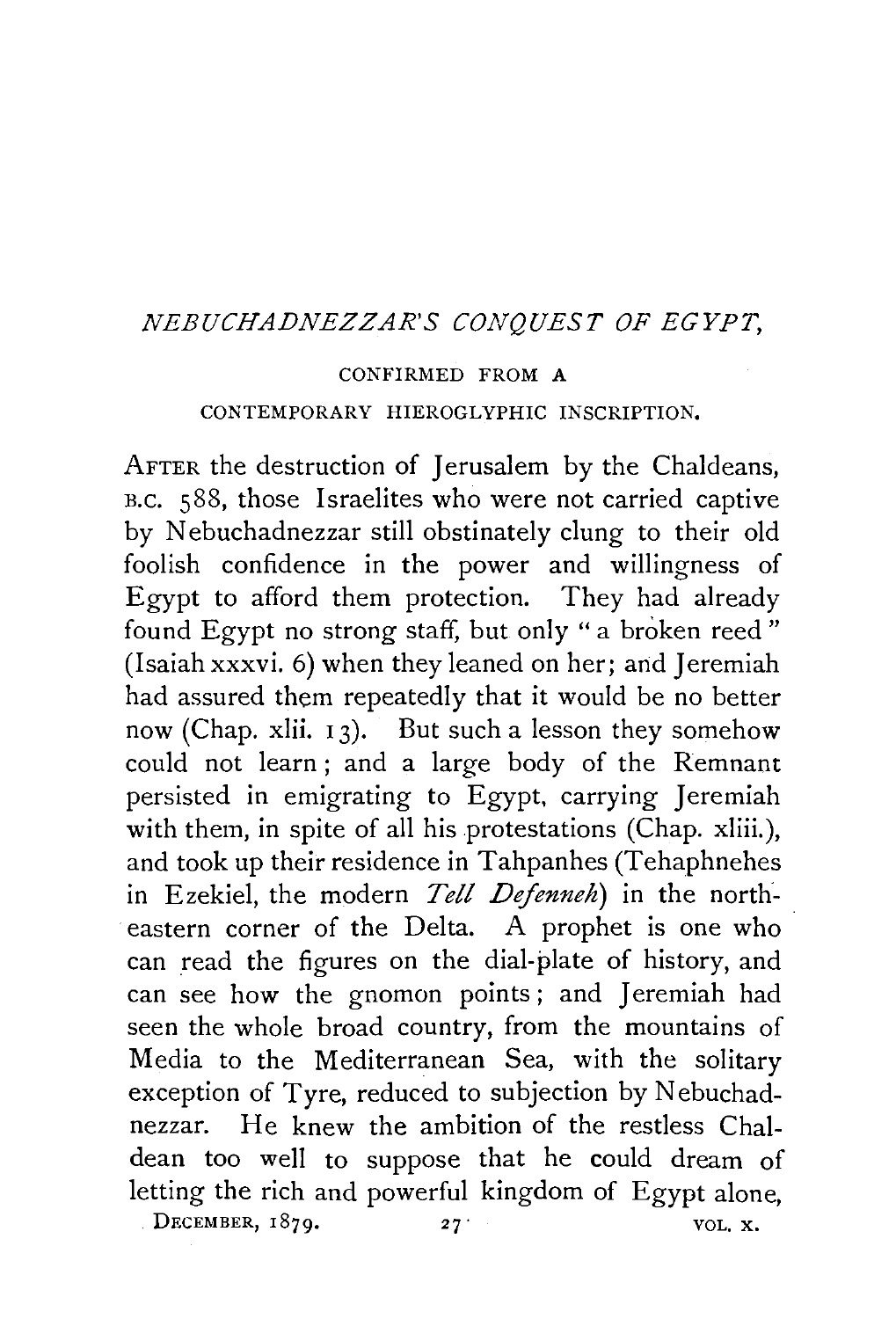especially if such a good excuse for attack as the presence of Israelite fugitives in Egypt were afforded him. Jeremiah had all along proclaimed the utter fruitlessness of resistance to Nebuchadnezzar, and counselled submission to his rule as the only way of escaping God's three scourges, " sword, famine, pestilence." He now tells them that, as resistance had failed before, so their flight into Egypt will be equally in vain. They have not submitted, as Jehovah advised, and the three scourges will follow them (Chap. xliv.  $(12, 13)$  still. This leads him to predict that Nebuchadnezzar's arms will be turned against Egypt, the only remaining free state of any consequence in the Eastern world. Nebuchadnezzar's throne will be set up in that very Tahpanhes which the Israelites vainly expected to be their city of refuge ; the power of Egypt will be thoroughly broken; the temples of Egypt will be burnt with fire, the images broken in pieces, &c. (Chap. xliii.  $8-13$ ). The then reigning king, who should suffer this humiliation, is named in chapter xliv. Verse 30: he was Pharaoh-Hophra, the Apries of Herodotus, and Uahabra<sup>1</sup> of the Hieroglyphic Inscriptions.

In this prophecy, as in so many others, Jeremiah is closely followed by Ezekiel. First of all, in the year of Jerusalem's fall, he prophesies ruin to Egypt, as to all the other opponents of the theocracy, in general terms (Chaps. xxix. 1-16 and xxx.). The whole land should be laid waste from north to south, "from Migdol [on the north-east frontier, so read for *"the tower of'* Chap. xxix. 10 J to Syene [modern *Assuan,* oppo-

<sup>&</sup>lt;sup>1</sup> Not Uahprahet, as is given in *Records of the Past*, vi. p. 81. There is no p in the name, and the Hebrew "Hophra" seems to shew that the hieroglyphic heart must here have the value  $ab$ , not het...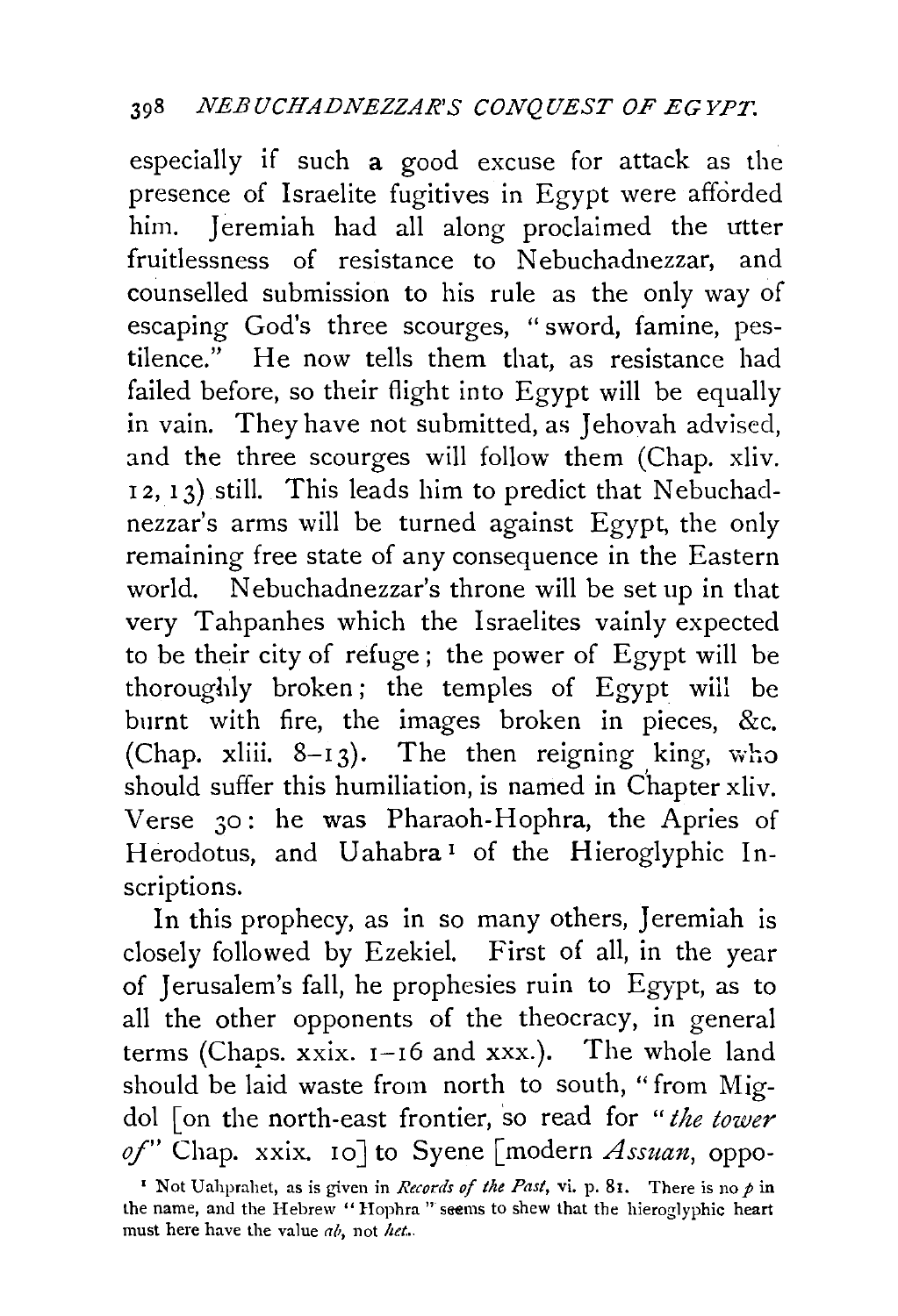site Elephantine, at the first cataract], even to the border of Ethiopia." No foot of man shall pass through the land for forty years  $(i.e.,$  for an indefinite period); after which Egypt shall again be raised, and become a "base kingdom." Then, seventeen years later, in B.C. 572, this prophecy is renewed, being evidently as yet unfulfilled (Chap. xxix.  $17-19$ ). Now also the conquest of Egypt is brought into connection with Nebuchadnezzar's long fruitless siege of Tyre, which he had commenced shortly after the fall of Jerusalem, and which had lasted thirteen years, *i.e.,* to B.c. 574 or 573· Ezekiel predicts now that Egypt should be given into Nebuchadnezzar's hand, as wages for his army's unrewarded exertions in executing the Lord's judgments on Tyre.

This prophecy of the conquest of Egypt by Nebuchadnezzar, thus confidently made both by Jeremiah and by Ezekiel, has long been regarded by those who take delight in such things, as an unmistakable instance of the failure of prophetic foresight.<sup> $I$ </sup> The only writer of antiquity who makes any mention of such a conquest is Josephus.<sup>2</sup> He avers that all took place exactly as predicted ;- that, after subduing Coelesyria, Ammon, and Moab, Nebuchadnezzar made an expedition against Egypt, wasted the whole country, slew the reigning king, set up another in his room, and carried off the Israelite fugitives to Babylon. But it was easy to argue that Josephus, or his Jewish authorities, had merely invented the history because they knew of the prophecy. Herodotus and Diodorus, the "unprejudiced" historians, make no mention of any such

<sup>&</sup>lt;sup>1</sup> See Hitzig's Commentary *in loc.*, and as a recent instance, Kucnen, *Prophets atld Prophecy,* p. 122, *et seq.* 2 *Ant. Jud.* x. 9, 7·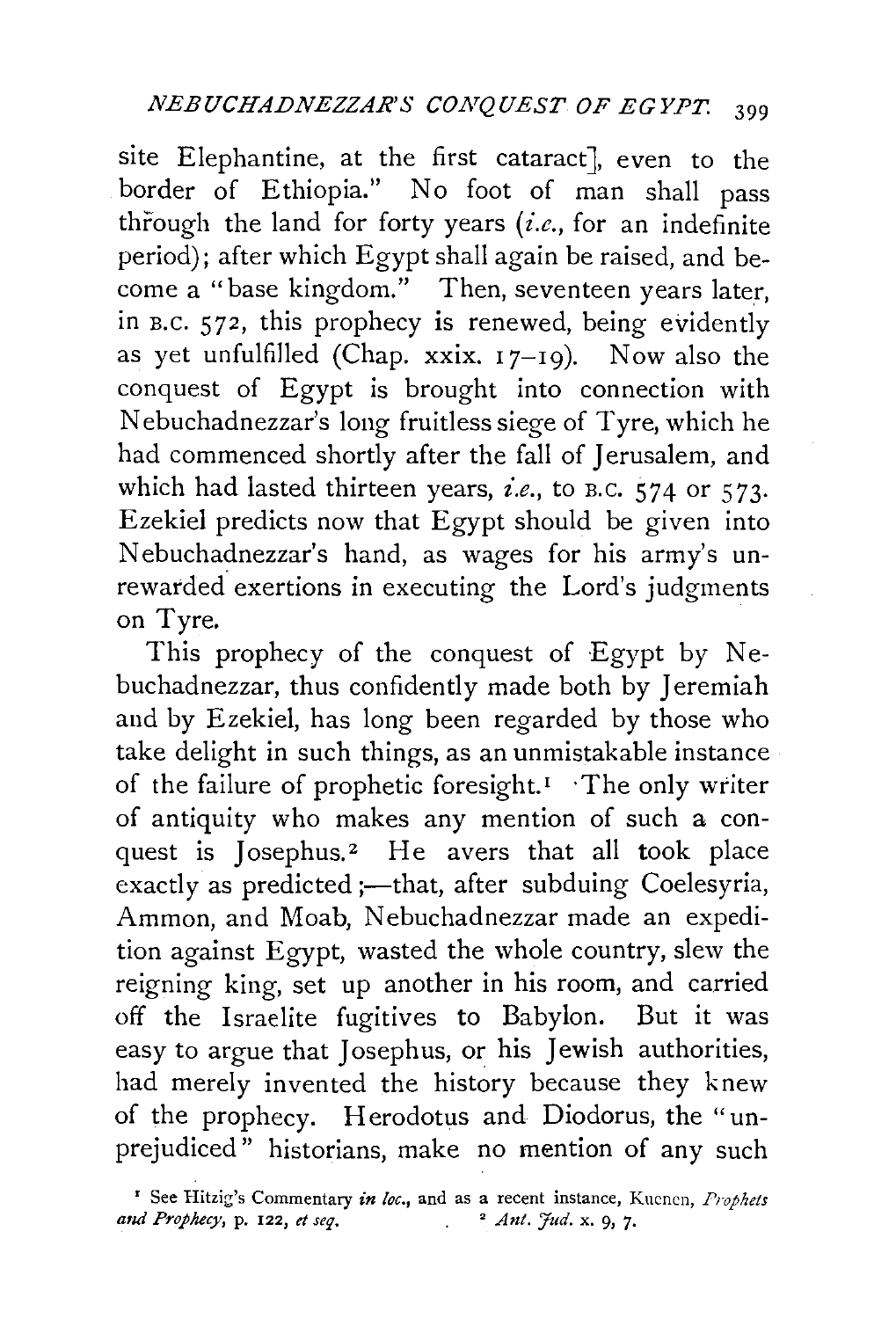humiliation of Egypt; and indeed they mention Apries simply as conqueror of Palestine and Cyprus, leaving on our minds the impression that he was a powerful and successful king.

. Nevertheless, attention has recently been called to a hieroglyphic inscription in the Louvre, which brings us unimpeachable testimony, from a *contemporary*   $E$ *gyptian source*, to the fact of an actual conquest of Egypt by Nebuchadnezzar. Herodotus is found to have been not "unprejudiced," but merely ill informed: the Egyptian priests, who narrated their country's history to him, had taken very good care not to mention their own defeats. The inscription is found on the statue of a royal official *Nes-Hor,* a personage of the highest rank, among whose numerous titles is one usually reserved for the Heir-apparent of the Crown, viz., "Governor of the South," *i.e.*, of Nubia. The contemporary character of this inscription is vouched for by the fact that Hophra (Uah-ab-ra) is named twice by Nes-Hor as his master and patron. The statue had originally been erected in the temple of Chnum at Elephantine, where Nes-Hor had lived.

The inscription was first translated by M. Pierret in the *Recueil d'inscriptions hieroglyphiques du Louvre*, and this translation has been reproduced in an English dress in *Records of the Past,* vol. iv. p. 81 ff. Pierret did not himself observe the reference to the Chaldean victory ; and his translation is altogether so hasty and inexact, that probably no one would ever, from his rendering, have formed any conception of the importance of the inscription. It is to the acumen of a German Egyptologist, Dr. A. Wiedemann of Leipzig, that we owe a clear unfolding of the sense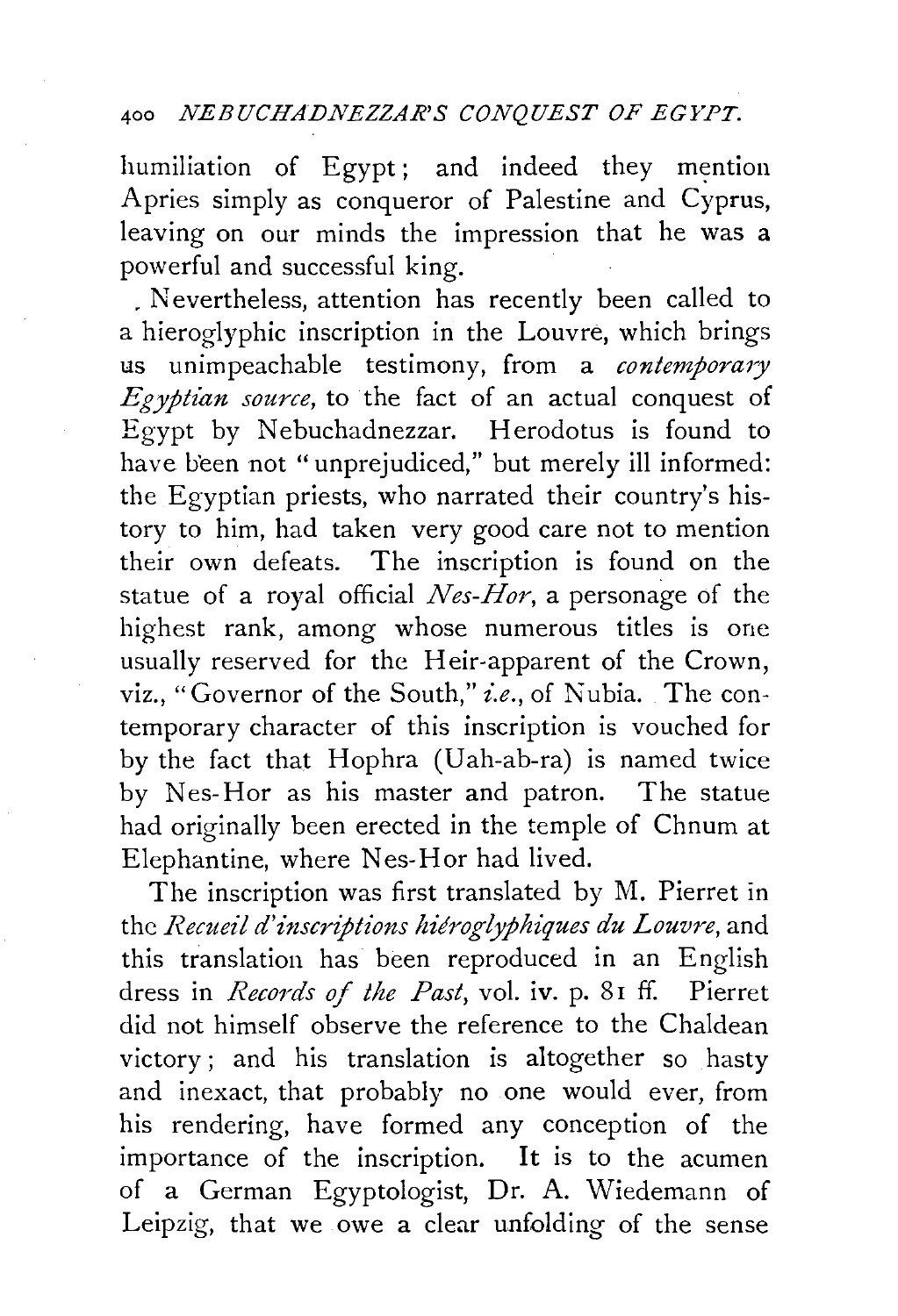and reference of the inscription.<sup>1</sup> In *Records of the Past* the portion of the inscription important for us is given as follows : " Let my statue be erected to perpetuate my name, and that it may not perish as if I were put in a dwelling afflicted with the  $ark<sup>2</sup>$  of the Aamu, of the people of the North, of the Asiatics, the profane ... (lacuna). I have made a march against the Shasu *(i.e.,* Bedouins) of the upper country in the midst of them. The terror of His Majesty was against the wicked act they executed after having strengthened their heart in their design. I have let them advance quite into Nubia; I have let them approach the place where was His Majesty, who hath made a great carnage amongst them."

This translation is inexact in several particulars. To mention only the most important, a closer attention to the symbols employed would have shewn that the word rendered "Shasu" (Bedouins), cannot be a noun, much less a proper noun, but must be a *verb,* and a verb of motion: the determinatives used prove this, and Pierret has so rendered the same word a little lower down-" let them *advance*." The meaning must be, "to behave like the Shasu," or Bedouins; *i.e.*, to wander over the country, plundering and wasting it. We translate the whole passage as follows, in all essentials agreeing with Wiedemann : " I have caused my statue to be prepared, through which my name shall be immortal, never to be destroyed in this temple, because I repaired the temple when it was wasted by

<sup>&</sup>lt;sup>1</sup> See the Zeitschrift für Aegyptische Sprache, 1878, i. p. 2 ff.; iii. p. 87.

<sup>•</sup> This is a blunder in the translation into English. The hieroglyphic is *a bow,*  and no doubt Pierret wrote in French " l'arc," the bow, but forgot that " ark " in English has a meaning totally different. Read, " with the bow of," &c.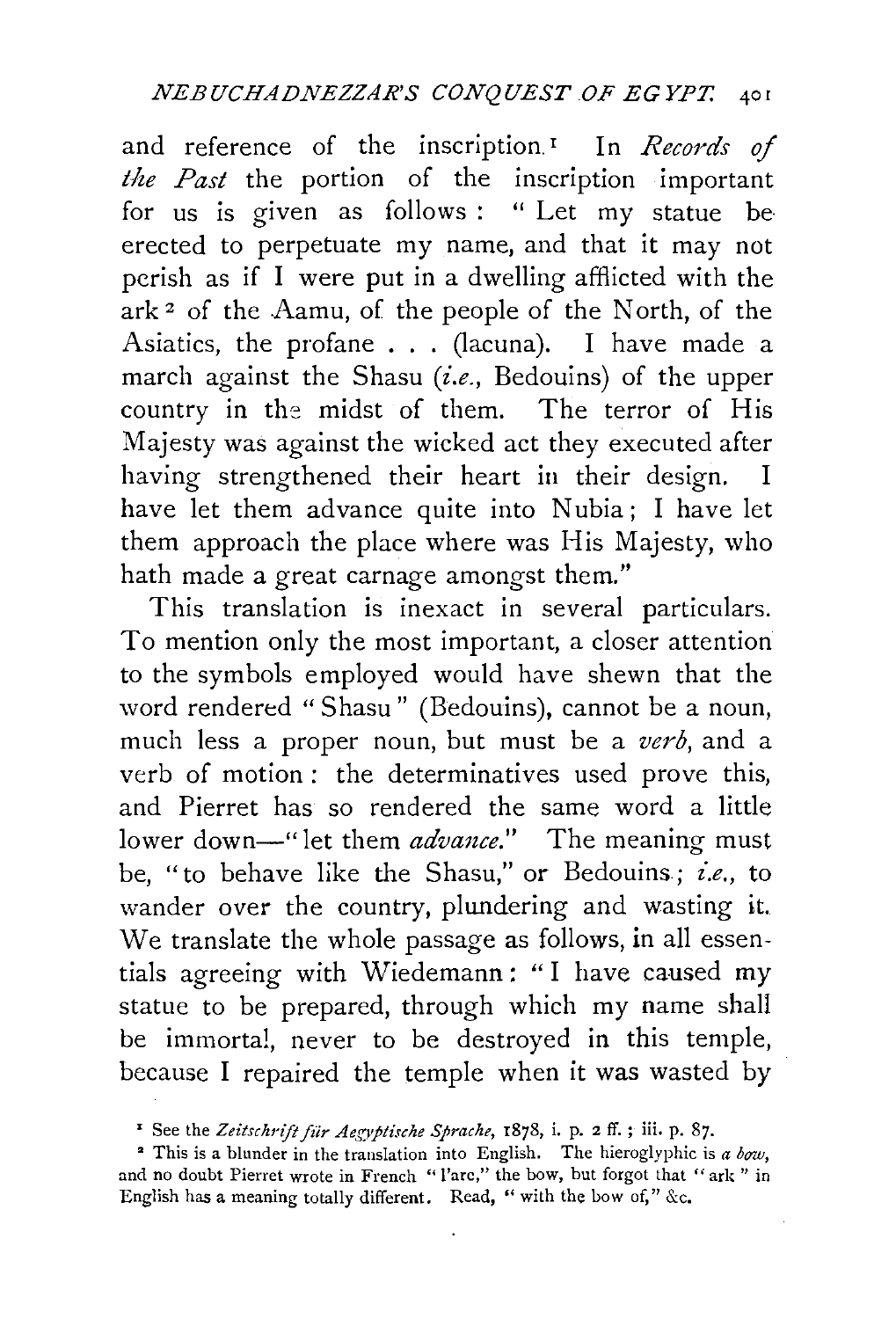the attack 1 of the Aamu, and all the wretched Northerners from the land of Sati . . . To make an expedition to waste and plunder the upper country (Upper Egypt) was in their heart. The fear of His Majesty was slight (with them). They caused to strengthen their heart with plans. I did not let them plunder as far as Nubia : I made them come near the place where His Majesty was, and His Majesty made a great carnage among them."

Here, then, the Governor of Nubia takes credit to himseif for having stopped the progress of an invading army of Aamu and various northern tribes from Sati, after they had reached the very borders of Nubia. He admits, however, that they had ravaged the temple of Chnum at Elephantine, for he himself had repaired it. The invaders were defeated by the king " with great slaughter," but not till they had passed Syene, the point mentioned by Ezekiel.

But was this Nebuchadnezzar's army ? The Aamu are usually the Shemitc tribes of Palestine or the neighbourhood. The word seems to be taken from the Shemitic t:lt' *eam,* " people," just as *Teutones*  and *Deutsch* .are derived from a root meaning "the people" also. Sati-land, again, is the wide district occupied in succession by the great Mesopotamian world-empires, Assyrians, Chaldeans, Persians, &c. An army consisting of Palestinian and Mesopotamian soldiers could, during the reign of Pharaoh- Hophra, be none else than Nebuchadnezzar's, for the whole of Mesopotamia, Chaldea, and Palestine lay under his sway. And if the Chaldean host had reached Ele-

<sup>&</sup>lt;sup>1</sup> Wiedemann renders, "the foreign troops." It is literally " the bow," for war in general. *Cf.* Gen. xlviii. 22.